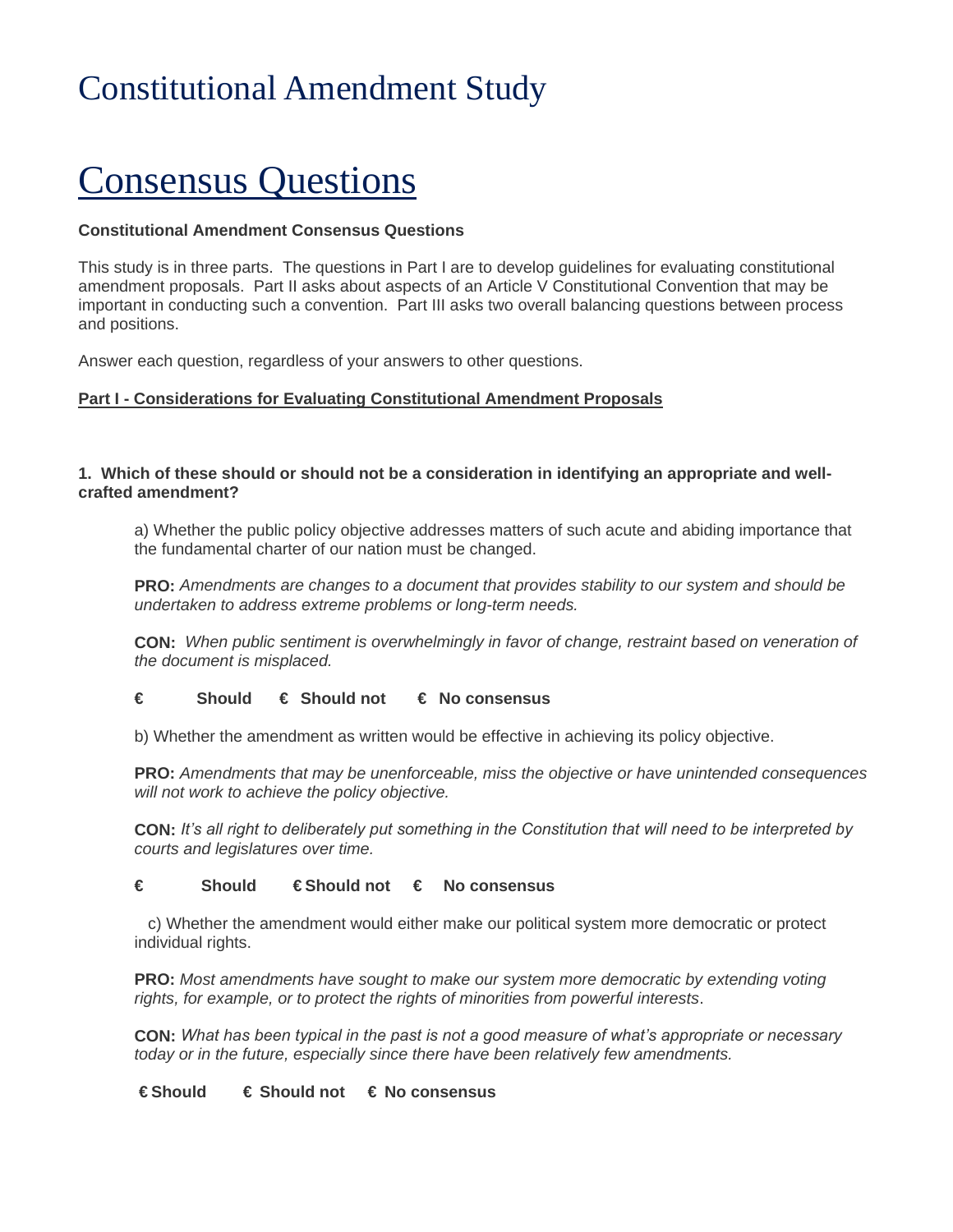(d) Whether the policy objective can be achieved by a legislative or political approach that is less difficult than a constitutional amendment.

**PRO:** *Due to the difficulty of amending the Constitution, it is important to consider whether legislation or political action is more likely to succeed than an amendment, in order to achieve the objective and to expend resources wisely.*

**CON:** *Important policy objectives should sometimes be pursued through a constitutional amendment even though it may be difficult for it to be enacted and even when other options are available.*

#### **€ Should € Should not € No consensus**

e) Whether the public policy objective is more suited to a constitutional and general approach than to a statutory and detailed approach.

**PRO:** *It is important to consider whether the goal can best be achieved by an overall value statement, which will be interpreted by the courts, or with specific statutory detail to resolve important issues and reduce ambiguity*.

**CON:** *Getting action on an issue is more important than how a policy objective can best be achieved.*

# **€ Should € Should not € No consensus**

#### **Part II - Aspects of an Article V Constitutional Convention**

## **2. What conditions should or should not be in place for an Article V Constitutional Convention initiated by the states?**

a) The Convention must be transparent and not conducted in secret.

**PRO:** *The public has a right to know what is being debated and voted on.*

**CON:***The lack of public scrutiny and the ability to negotiate in private may enable delegates to more easily reach agreement.*

#### **€ Agree Disagree € No consensus**

b) Representation at the Convention must be based on population rather than one state, one vote.

**PRO:** *The delegates represent citizens and should be distributed by U.S. population.*

**CON:** *The U.S. is really a federation of states that must agree by state to any change in the Constitution.*

#### **€ Agree Disagree No consensus**

c) State delegates must be elected rather than appointed.

**PRO:** *Delegates represent citizens and therefore need to be elected by them.*

**CON:** *Appointment allows for experts who wouldn't run in an election*.

**€ Agree Disagree € No consensus**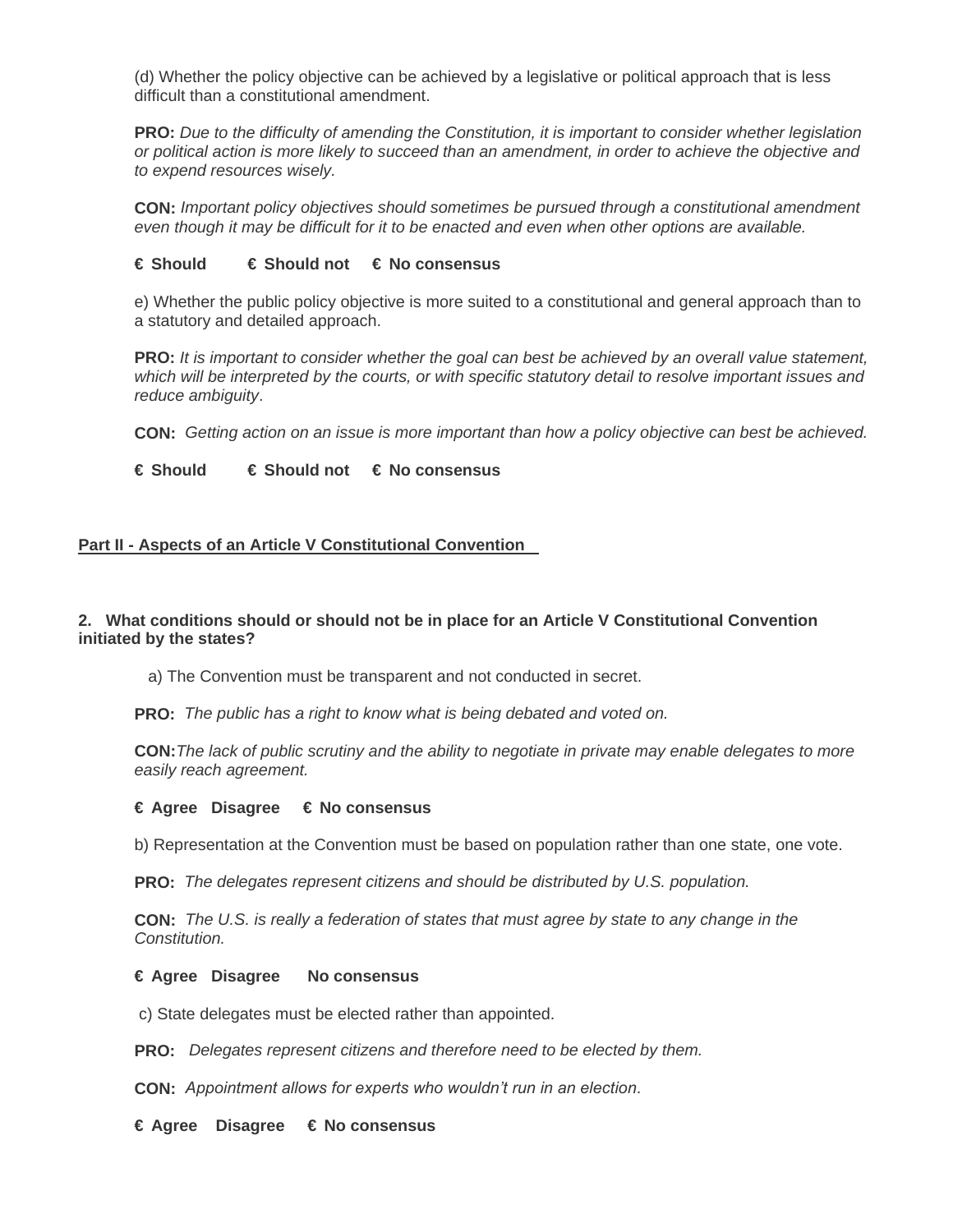d) Voting at the Convention must be by delegate, not by state.

**PRO:** *As at the Articles of Confederation Convention, delegates from one state can have varying views and should be able to express them by individual votes.*

**CON:** *Because any amendment proposal will go to the states for ratification, voting by state blocs however the delegates are originally chosen—reflects the probability of eventual ratification*.

## **€ Agree Disagree € No consensus**

e) The Convention must be limited to a specific topic.

**PRO:** It is important to guard against a "runaway convention".

**CON:** The convention alternative was provided for a time when Congress was not listening, so the delegates should not be constrained.

## **€ Agree Disagree € No consensus**

f) Only state resolutions on a single topic count when determining if a Convention must be called*.* 

**PRO:** *Counting state requests by topic ensures that there is sufficient interest in a particular subject to call a convention, and enhances citizen interest and participation in the process*.

**CON:** *There is no requirement for Congress to count state requests by topic and when enough states are unhappy enough to ask for a convention, it should happen.*

## **€ Agree Disagree € No consensus**

g) The validity of state "calls" for an Article V Constitutional Convention must be determined by the most recent action of the state. If a state has enacted a rescission of its call, that rescission should be respected by Congress.

**PRO:** *A state legislature should be free to determine its position in regard to an Article V Constitutional Convention. A rescission should be equally acceptable to Congress as a state's call for a convention.*

**CON:** *A state legislature's call for a Convention can not be overturned because the process may never end.*

#### **€ Agree Disagree € No consensus**

**3.** Should the League oppose an Article V Constitutional Convention to propose amendments to the U.S. Constitution because of unresolved questions about the powers and processes of such a convention?

**PRO:** *The Constitution is too important to trust an unknown or uncontrollable process. It is unclear whether conditions or safeguards regarding powers and processes for a convention can be successfully put in place.*

**CON:** *A convention is intended to be an unrestrained process to propose amendments to the Constitution*.

**€ Should € Should not No consensus**